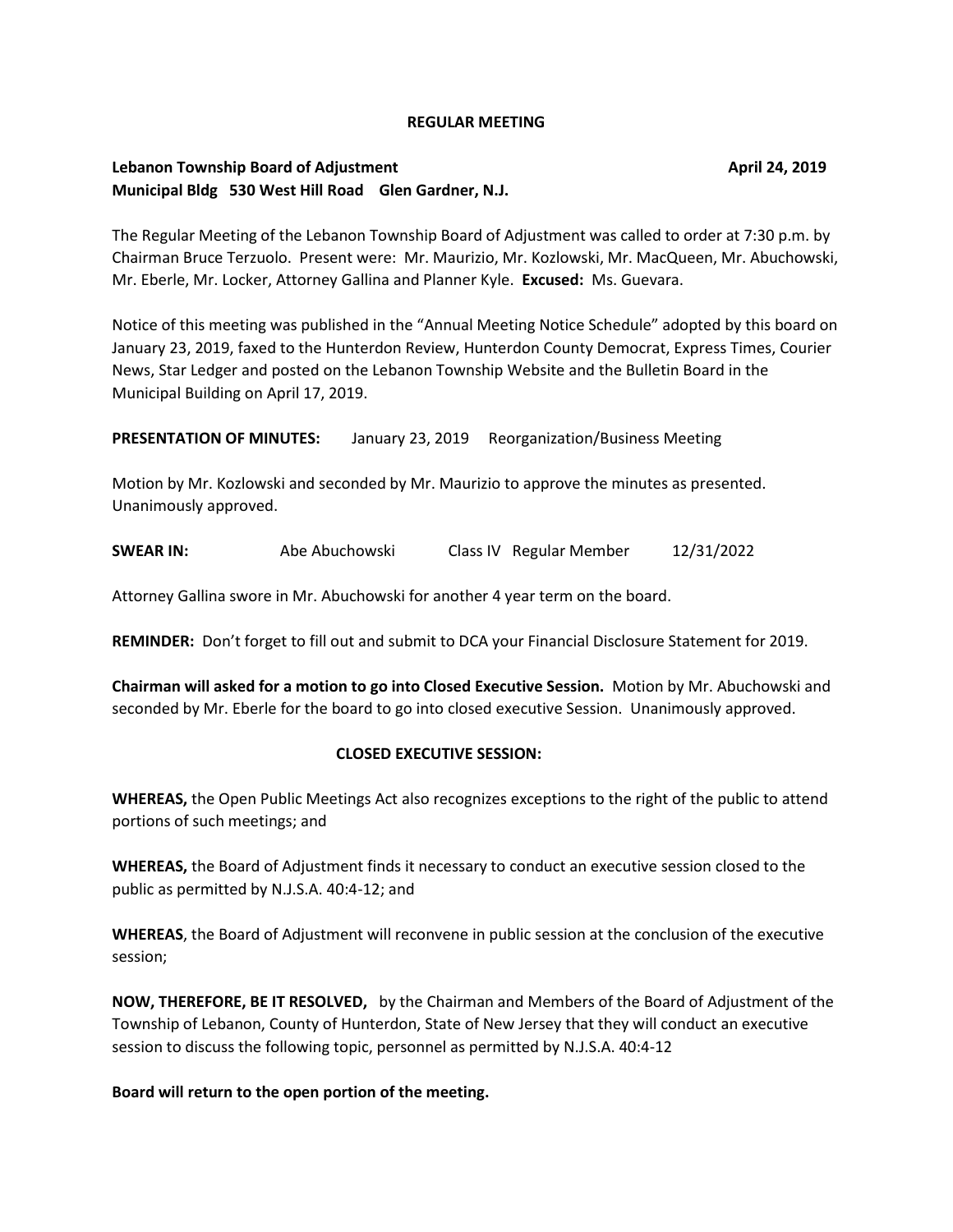# **Lebanon Township Board of Adjustment April 24, 2019 Page 2**

Chairman Terzuolo asked for a motion to recommend to the Township Committee the appointment of Thomas Sachs to the Board of Adjustment as Alternate II. Motion by Mr. Eberle seconded by Mr. Kozlowski to recommend to the Township Committee the appointment of Thomas Sachs as Alternate II. Unanimously approved. Ms. Glashoff will prepare the memo for the Township Committee's meeting on May  $1^{\text{st}}$ .

### **EXTENSION OF TIME:**

| Gil Levy              | Block #16              | Lot $#24$ |
|-----------------------|------------------------|-----------|
| <b>Bulk Variances</b> | <b>Twin Pines Lane</b> | R 1½      |

At this time Mr. Kozlowski recused himself from the application of Gil Levy and left the meeting room. Attorney Robin Wright of Lanza & Lanza was present to represent the applicant Gil Levy. Attorney Wright noted that the applicant's approval from May 24, 2017 the applicant had a deadline of 18 months to acquire the permits per the Resolution. Attorney Wright stated that Mr. Levy had submitted the permits to the Tewksbury Township Construction Dept. but had never paid for them and the 18 month deadline expired on November 24, 2018. At this time Mr. Levy was sworn in to give testimony. At the conclusion of Mr. Levy's testimony, the board discussed how much time to give the applicant in granting the extension. In conclusion, motion by Mr. Abuchowski and seconded by Mr. Maurizio to grant an extension of time to obtain the permits beginning November 24, 2018 and ending 3 months from the date of adoption of the Resolution and the extension of time in order to complete construction of the garage/utility building beginning May 24, 2019 and ending 8 months from the date of adoption of this Resolution.

| <b>Roll Call:</b> | Yes: Mr. Maurizio | Mr. Abuchowski | <b>Absent: Ms. Guevara</b> |
|-------------------|-------------------|----------------|----------------------------|
|                   | Mr. MacQueen      | Mr. Eberle     |                            |
|                   | Mr. Terzuolo      | Mr. Locker     |                            |

**Attorney Gallina will prepare the Resolution to be on the next agenda of May 22, 2019.** Chairman Terzuolo announced that he was changing the order on the agenda to have the bills next.

### **PRESENTATION OF BILLS:**

| <b>a</b> . John Gallina, Esg.<br>b. Bayer/Risse Engrs. | $$260.00 -$ Attend ZBA Meeting o 1/23/2019\<br>\$520.00 - Review compliance plan - (Mansion Caterers-Escrow) |
|--------------------------------------------------------|--------------------------------------------------------------------------------------------------------------|
| c. Court Stenographer                                  | $$250.00$ - Attend Meeting on 4/24/2019                                                                      |
|                                                        | Total: \$1,030.00                                                                                            |
|                                                        |                                                                                                              |

Motion by Mr. Maurizio and seconded by Mr. MacQueen to approve the bills as presented. Unanimously approved.